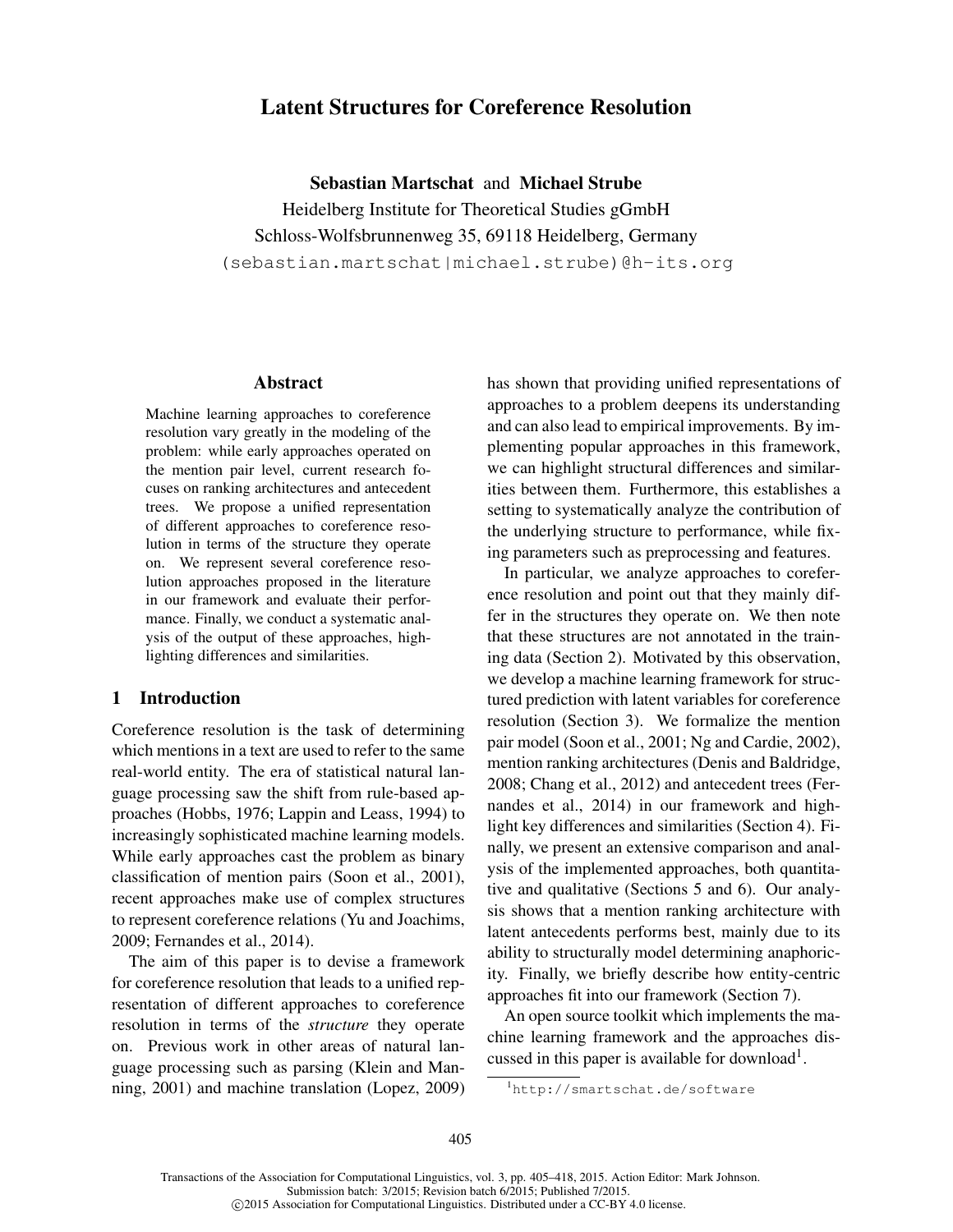### 2 Modeling Coreference Resolution

The aim of automatic coreference resolution is to predict a clustering of mentions such that each cluster contains all mentions that are used to refer to the same entity. However, most coreference resolution models reduce the problem to predicting coreference between pairs of mentions, and jointly or cascadingly consolidating these predictions. Approaches differ in the scope (pairwise, per anaphor, per document, ...) they employ while learning a scoring function for these pairs, and the way the consolidating is handled.

The different ways to employ the scope and to consolidate decisions can be understood as operating on *latent structures*: as pairwise links are not annotated in the data, coreference approaches create structures (either heuristically or data-driven) that guide the learning of the pairwise scoring function.

To understand this better, let us consider two examples. Mention pair models (Soon et al., 2001; Ng and Cardie, 2002) cast the problem as first creating a list of mention pairs, and deciding for each pair whether the two mentions are coreferent. Afterwards the decisions are consolidated by a clustering algorithm such as best-first or closest-first. We therefore can consider this approach to operate on a *list* of mention pairs where each pair is handled individually. In contrast, antecedent tree models (Fernandes et al., 2014; Björkelund and Kuhn, 2014) consider the whole document at once and predict a *tree* consisting of anaphor-antecedent pairs.

### 3 A Structured Prediction Framework

In this section we introduce a structured prediction framework for learning coreference predictors with latent variables. When devising the framework, we focus on accounting for the *latent structures* underlying coreference resolution approaches. The framework is a generalization of previous work on latent antecedents and trees for coreference resolution (Yu and Joachims, 2009; Chang et al., 2012; Fernandes et al., 2014).

### 3.1 Setting

In all prediction tasks, the goal is to learn a mapping f from inputs  $x \in \mathcal{X}$  to outputs  $y \in \mathcal{Y}_x$ . A prediction task is structured if the output elements  $y \in \mathcal{Y}_x$  exhibit some structure. As we work in a latent variable setting, we assume that  $\mathcal{Y}_x = \mathcal{H}_x \times \mathcal{Z}_x$ , and therefore  $y = (h, z) \in \mathcal{H}_x \times \mathcal{Z}_x$ . We call h the hidden or latent part, which is not observed in the data, and  $z$  the observed part (during training). We assume that  $z$  can be inferred from  $h$ , and that in a pair  $(h, z)$ , h and z are always consistent.

We first define the input space  $X$  and the output spaces  $\mathcal{H}_x$  and  $\mathcal{Z}_x$  for  $x \in \mathcal{X}$ .

#### 3.2 The Input Space  $\mathcal{X}$

The input space consists of documents. We represent a document  $x \in \mathcal{X}$  as follows. Let us assume that  $M_x$  is the set of mentions (expressions which may be used to refer to entities) in the document. We write  $M_x = \{m_1, \ldots, m_k\}$ , where the  $m_i$  are in ascending order with respect to their position in the document. We then consider  $M_x^0 = \{m_0\} \cup M_x$ , where  $m_0$  precedes every  $m_i \in M_x$  (Chang et al., 2012; Fernandes et al., 2014).

m<sup>0</sup> plays the role of a *dummy mention* for anaphoricity detection: if  $m_0$  is chosen as the antecedent, the corresponding mention is deemed as non-anaphoric. This enables joint coreference resolution and anaphoricity determination.

### 3.3 The Latent Space  $\mathcal{H}_x$  for an Input x

Let  $x \in \mathcal{X}$  be some document. As we saw in the previous section, approaches to coreference resolution predict a latent structure which is not annotated in the data but is used to infer coreference information. Inspired by previous work on coreference (Bengtson and Roth, 2008; Fernandes et al., 2014; Martschat and Strube, 2014), we now develop a graph-based representation for these structures.

A valid latent structure for the document  $x$  is a labeled directed graph  $h = (V, A, L_A)$  where

- the set of nodes are the mentions,  $V = M_x^0$ ,
- $\bullet$  the set of edges A consists of links between mentions pointing back in the text,

$$
A \subseteq \{(m_j, m_i) \mid j > i\} \subseteq M_x \times M_x^0.
$$

•  $L_A: A \rightarrow L$  assigns a label  $\ell \in L$  to each edge. L is a finite set of labels, for example signaling coreference or non-coreference.

We split h into subgraphs (called *substructures* from now on), which we notate as  $h = h_1 \oplus \ldots \oplus h_n$ ,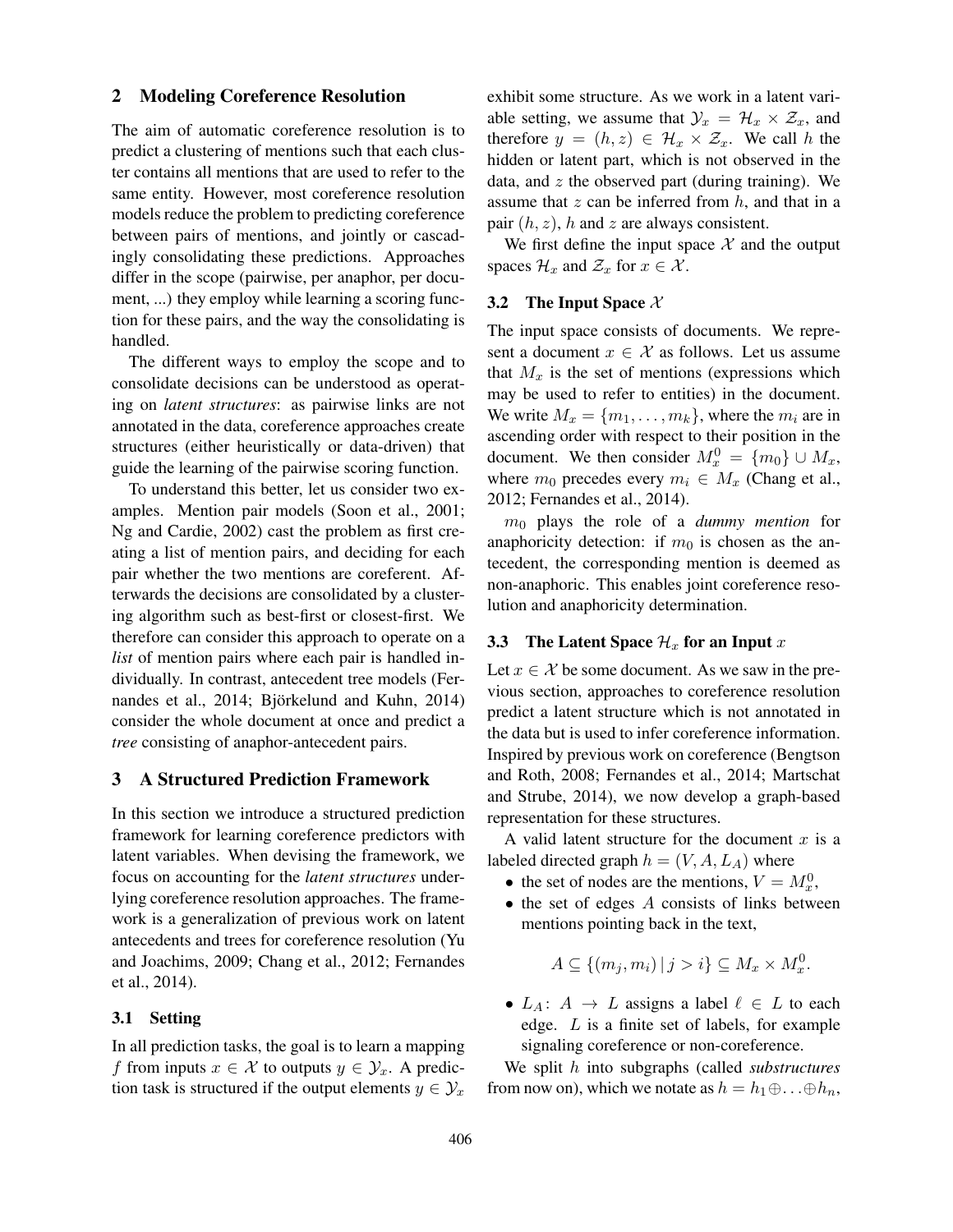with  $h_i = (V_i, A_i, L_{A_i}) \in \mathcal{H}_{x,i}$ , where  $\mathcal{H}_{x,i}$  is the latent space for an input  $x$  restricted to the mentions appearing in  $h_i$ .  $h_i$  encodes coreference decisions for a subset of mentions in  $x$ .



Figure 1: Graph-based representation of the mention pair model. The dashed box shows one *substructure* of the structure.

Figure 1 depicts a graph that captures the latent structure underlying the mention pair model. Mention pairs are represented as node connected by an edge. The edge either has label " $+$ " (if the mentions are coreferent) or "−" (otherwise). As the mention pair model considers each mention pair individually, each edge is one substructure of the latent structure (expressed via the dashed box). We describe this representation in more detail in Section 4.1.

### 3.4 The Observed Output Space  $\mathcal{Z}_x$  for an Input  $x$

Let  $x \in \mathcal{X}$  be some document. The observed output space consists of all functions  $e_x: M_x \to \mathbb{N}$  that map mentions to entity identifiers. Two  $m_i, m_j \in$  $M_x$  are coreferent if and only if  $e_x(m_i) = e_x(m_i)$ .  $e_x$  is inferred from the latent structure, e.g. by taking the transitive closure over coreference decisions.

This representation corresponds to the way coreference is annotated in corpora.

### 3.5 Linear Models

Let us write  $\mathcal{H} = \bigcup_{x \in \mathcal{X}} \mathcal{H}_x$  for the full latent space (analogously  $Z$ ). Our goal is to learn the mapping  $f: \mathcal{X} \to \mathcal{H} \times \mathcal{Z}$ . We assume that the mapping is parametrized by a weight vector  $\theta \in \mathbb{R}^d$ , and therefore write  $f = f_{\theta}$ . We restrict ourselves to *linear models*. That is,

$$
f_{\theta}(x) = \underset{(h,z)\in\mathcal{H}_x\times\mathcal{Z}_x}{\arg\max} \langle \theta, \phi(x, h, z) \rangle,
$$

where  $\phi: \mathcal{X} \times \mathcal{H} \times \mathcal{Z} \rightarrow \mathbb{R}^d$  is a joint feature function for inputs and candidate outputs.

Since  $h = h_1 \oplus \ldots \oplus h_n$ , we have

$$
f_{\theta}(x) = \underset{(h,z)\in\mathcal{H}_x\times\mathcal{Z}_x}{\arg\max} \langle \theta, \phi(x, h, z) \rangle
$$

$$
= \bigoplus_{i=1}^n \underset{(h_i,z)\in\mathcal{H}_{x,i}\times\mathcal{Z}_x}{\arg\max} \langle \theta, \phi(x, h_i, z) \rangle.
$$

In this paper, we only consider feature functions which factor with respect to the edges in  $h_i$  =  $(V_i, A_i, L_{A_i}),$  i.e.  $\phi(x, h_i, z) = \sum_{a \in A_i} \phi(x, a, z).$ Hence, the features examine properties of mention pairs, such as head word of each mention, number of each mention, or the existence of a string match. We describe the feature set used for all approaches represented in our framework in Section 5.2.

### 3.6 Decoding

Given an input  $x \in \mathcal{X}$  and a weight vector  $\theta \in \mathbb{R}^d$ , we obtain the prediction by solving the arg max equation described in the previous subsection. This can be viewed as searching the output space  $\mathcal{H}_x\times\mathcal{Z}_x$ for the highest scoring output pair  $(h, z)$ .

The details of the search procedure depend on the space  $\mathcal{H}_x$  of latent structures and the factorization into substructures. For the structures we consider in this paper, the maximization can be solved exactly via greedy search. For structures with complex constraints like transitivity, more complex or even approximate search methods need to be used (Klenner, 2007; Finkel and Manning, 2008).

### 3.7 Learning

We assume a supervised learning setting with latent variables, i.e., we have a training set of documents

$$
\mathcal{D} = \left\{ \left( x^{(i)}, z^{(i)} \right) \mid i = 1, \dots, m \right\}
$$

at our disposal. Note that the latent structures are not encoded in this training set.

In principle we would like to directly optimize for the evaluation metric we are interested in. Unfortunately, the evaluation metrics used in coreference do not allow for efficient optimization based on mention pairs, since they operate on the entity level. For example, the  $CEAF_e$  metric (Luo, 2005) needs to compute optimal entity alignments between gold and system entities. These alignments do not factor with respect to mention pairs. We therefore have to use some surrogate loss.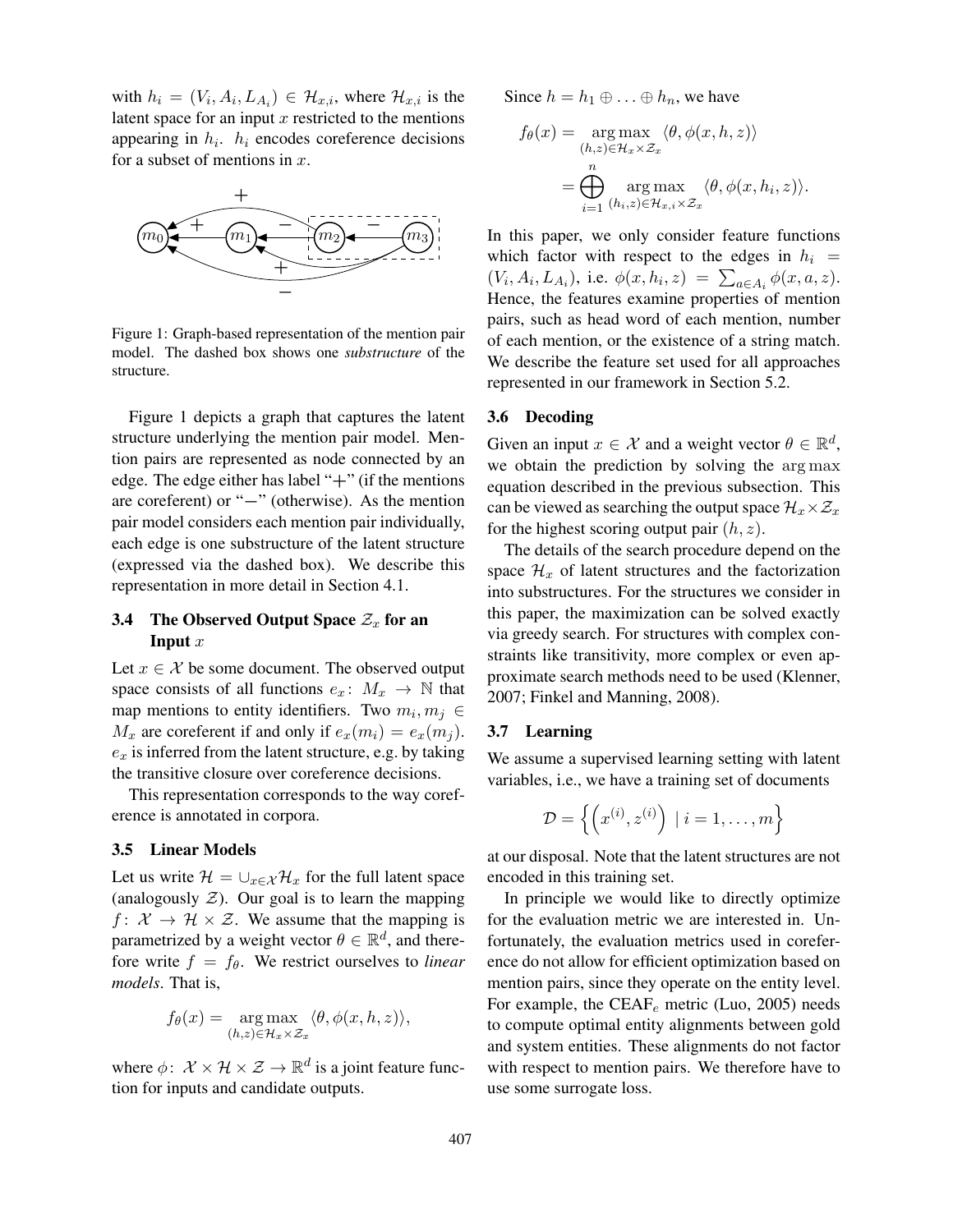Algorithm 1 Structured latent perceptron with costaugmented inference.

**Input:** Training set  $D$ , a cost function c, number of epochs n. function PERCEPTRON( $D, c, n$ ) set  $\theta = (0, \ldots, 0)$ for epoch  $= 1, \ldots, n$  do for  $(x, z) \in \mathcal{D}$  do for each substructure do  $\hat{h}_{\text{opt},i} = \arg\max_{\mathbf{x}} \langle \theta, \phi(x, h_i, z) \rangle$  $h_i \in \text{const}(\mathcal{H}_{x,z,i})$  $(\hat{h}_i, \hat{z}) = \arg \max$  $(h_i,z) \in \mathcal{H}_{x,i} \times \mathcal{Z}_x$  $(\langle \theta, \phi(x, h_i, z) \rangle)$  $+ c(x, h_i, \hat{h}_{opt,i}, z))$ if  $\hat{h}_i$  does not partially encode  $z$  then set  $\theta = \theta + \phi(x, \hat{h}_{opt,i}, z)$  $-\phi(x,\hat{h}_i,\hat{z})$ **Output:** A weight vector  $\theta$ .

We employ a *structured latent perceptron* (Sun et al., 2009) extended with *cost-augmented inference* (Crammer et al., 2006) to learn the parameters of the models we discuss. While this restricts us to a particular objective to optimize, it comes with various advantages: the implementation is simple and fast, we can incorporate error functions via costaugmentation, the structures are plug-and-play if we provide a decoder, and the (structured) perceptron with cost-augmented inference has exhibited good performance for coreference resolution (Chang et al., 2012; Fernandes et al., 2014).

To describe the algorithm, we need some additional terminology. Let  $(x, z)$  be a training example. Let  $(h, \hat{z}) = f_{\theta}(x)$  be the prediction under the model parametrized by  $\theta$ . Let  $\mathcal{H}_{x,z}$  be the space of all latent structures for an input  $x$  that are consistent with a coreference output z. Structures in  $\mathcal{H}_{x,z}$  provide substitutes for gold structures in training. Some approaches restrict  $\mathcal{H}_{x,z}$ , for example by learning only from the closest antecedent of a mention (Denis and Baldridge, 2008). Hence, we consider the *constrained* space const $(\mathcal{H}_{x,z}) \subseteq \mathcal{H}_{x,z}$ , where const is a function that depends on the approach in focus.

$$
\hat{h}_{\text{opt}} = \underset{h \in \text{const}(\mathcal{H}_{x,z})}{\arg\max} \langle \theta, \phi(x, h, z) \rangle
$$

is the optimal constrained latent structure under the

current model which is consistent with z. We write  $\hat{h}_i$  and  $\hat{h}_{\text{opt},i}$  for the *i*th substructure of the latent structure.

To estimate  $\theta$ , we iterate over the training data. For each input, we compute the optimal constrained prediction consistent with the gold information,  $h_{\text{opt,i}}$ . We then compute the optimal prediction  $(\hat{h}_i, \hat{z})$ , but also include the cost function c in our maximization problem. This favors solutions with high cost, which leads to a large margin approach.

If  $\hat{h}_i$  does not partially encode the gold data, we update the weight vector. This is repeated for a given number of epochs<sup>2</sup>. Algorithm 1 gives a more formal description.

### 4 Latent Structures

In the previous section we developed a machine learning framework for coreference resolution. It is flexible with respect to

- the latent structure  $h \in \mathcal{H}_x$  for an input x,
- the substructures of  $h \in \mathcal{H}_x$ ,
- the constrained space of latent structures consistent with a gold solution  $\text{const}(H_{x,z})$ , and
- $\bullet$  the cost function c and its factorization.

In this paper, we focus on giving a unified representation and in-depth analysis of prevalent coreference models from the literature. Future work should investigate devising and analyzing novel representations for coreference resolution in the framework.

We express three main coreference models in our framework, the mention pair model (Soon et al., 2001), the mention ranking model (Denis and Baldridge, 2008; Chang et al., 2012) and antecedent trees (Yu and Joachims, 2009; Fernandes et al.,  $2014$ ; Björkelund and Kuhn,  $2014$ ). We characterize each approach by the latent structure it operates on during learning and inference (we assume that all approaches we consider share the same features). Furthermore, we also discuss the factorization into substructures and typical cost functions used in the literature.

### 4.1 Mention Pair Model

We first consider the mention pair model. In its original formulation, it extracts mention pairs from the

<sup>&</sup>lt;sup>2</sup>We also shuffle the data before each epoch and use averaging (Collins, 2002).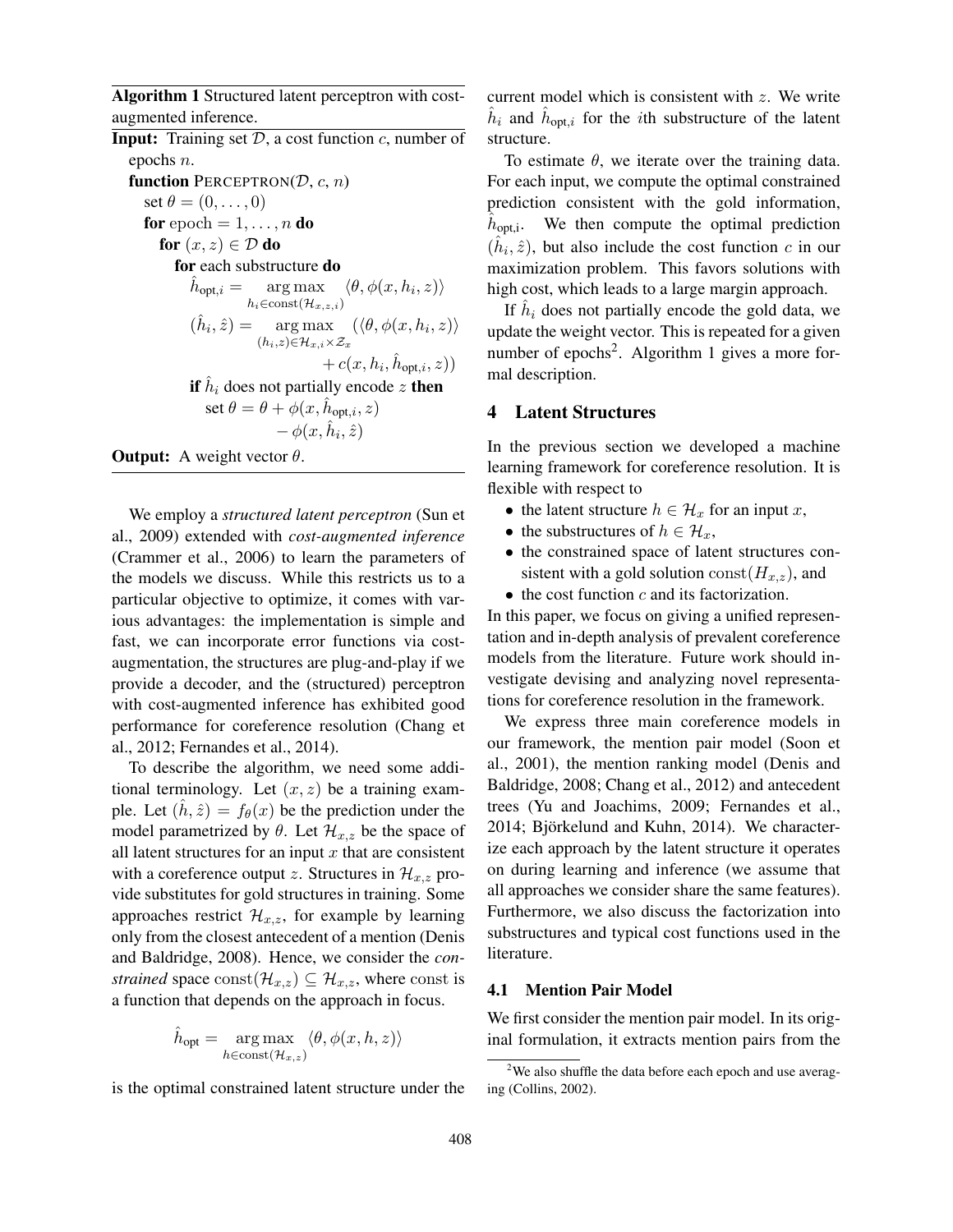data and labels these as positive or negative. During testing, all pairs are extracted and some clustering algorithm such as closest-first or best-first is applied to the list of pairs. During training, some heuristic is applied to help balancing positive and negative examples. The most popular heuristic is to take the closest antecedent of an anaphor as a positive example, and all pairs in between as negative examples.

Latent Structure. In our framework, we can represent the mention pair model as a labeled graph. In particular, let the set of edges be all backwardpointing edges, i.e.  $A = \{(m_i, m_i) | j > i\}$ . In the testing phase, we operate on the whole set A. During training, we consider only a subset of edges, as defined by the heuristic used by the approach.

The labeling function maps a pair of mentions to a positive ("+") or a negative label ("−") via

$$
L_A(m_j, m_i) = \begin{cases} + & m_j, m_i \text{ are coreferent,} \\ - & \text{otherwise.} \end{cases}
$$

One such graph is depicted in Figure 1 (Section 3).

A clustering algorithm (like closest-first or bestfirst) is then employed to infer the coreference information from this latent structure.

Substructures. In the mention pair model, the parts of the substructures are the individual edges: each pair of mentions is considered as an instance from which the model learns and which the model predicts individually.

Cost Function. As discussed above, mention pair approaches employ heuristics to resample the training data. This is a common method to introduce cost-sensitivity into classification (Elkan, 2001; Geibel and Wysotzk, 2003). Hence, mention pair approaches do not use cost functions in addition to the resampling.

### 4.2 Mention Ranking Model

The mention ranking model captures competition between antecedents: for each anaphor, the highestscoring antecedent is selected. For training, this approach needs gold antecedents to compare to. There are two main approaches to determine these: first, they are heuristically extracted similarly to the mention pair model (Denis and Baldridge, 2008; Rahman and Ng, 2011). Second, latent antecedents are employed (Chang et al., 2012): in such models, the highest-scoring preceding coreferent mention of an anaphor under the current model is selected as the gold antecedent.



Figure 2: Latent structure underlying the mention ranking and the antecedent tree approach. The black nodes and arcs represent one substructure for the mention ranking approach.

Latent Structure. The mention ranking approach can be represented as an unlabeled graph. In particular, we allow any graph with edges  $A \subseteq$  $\{(m_i, m_i) \mid j > i\}$  such that for all j there is exactly one *i* with  $(m_i, m_i) \in A$  (each anaphor has exactly one antecedent). Figure 2 shows an example graph.

We can represent heuristics for creating training data by constraining the latent structures consistent with the gold information  $\mathcal{H}_{x,z}$ . Again, the most popular heuristic is to consider the closest antecedent of a mention as the gold antecedent during training (Denis and Baldridge, 2008). This corresponds to constraining  $\mathcal{H}_{x,z}$  such that const $(\mathcal{H}_{x,z}) = \{h\}$  with  $h = (V, A, L_A)$  and  $(m_j, m_i) \in A$  if and only if  $m_i$  is the closest antecedent of  $m_j$ . When learning from latent antecedents, the unconstrained space  $\mathcal{H}_{x,z}$  is considered.

To infer coreference information from this latent structure, we take the transitive closure over all anaphor-antecedent decisions encoded in the graph.

Substructures. The distinctive feature of the mention ranking approach is that it considers each anaphor in isolation, but all candidate antecedents at once. We therefore define substructures as follows. The jth substructure is the graph  $h_i$  with nodes  $V_i = \{m_0, \ldots, m_i\}$  and  $A_i =$  $\{(m_i, m_i)|$  there is i with  $j > i$  s.t.  $(m_i, m_i) \in A\}$ .  $A_i$  contains the antecedent decision for  $m_i$ . One such substructure encoding the antecedent decision for  $m_3$  is colored black in Figure 2.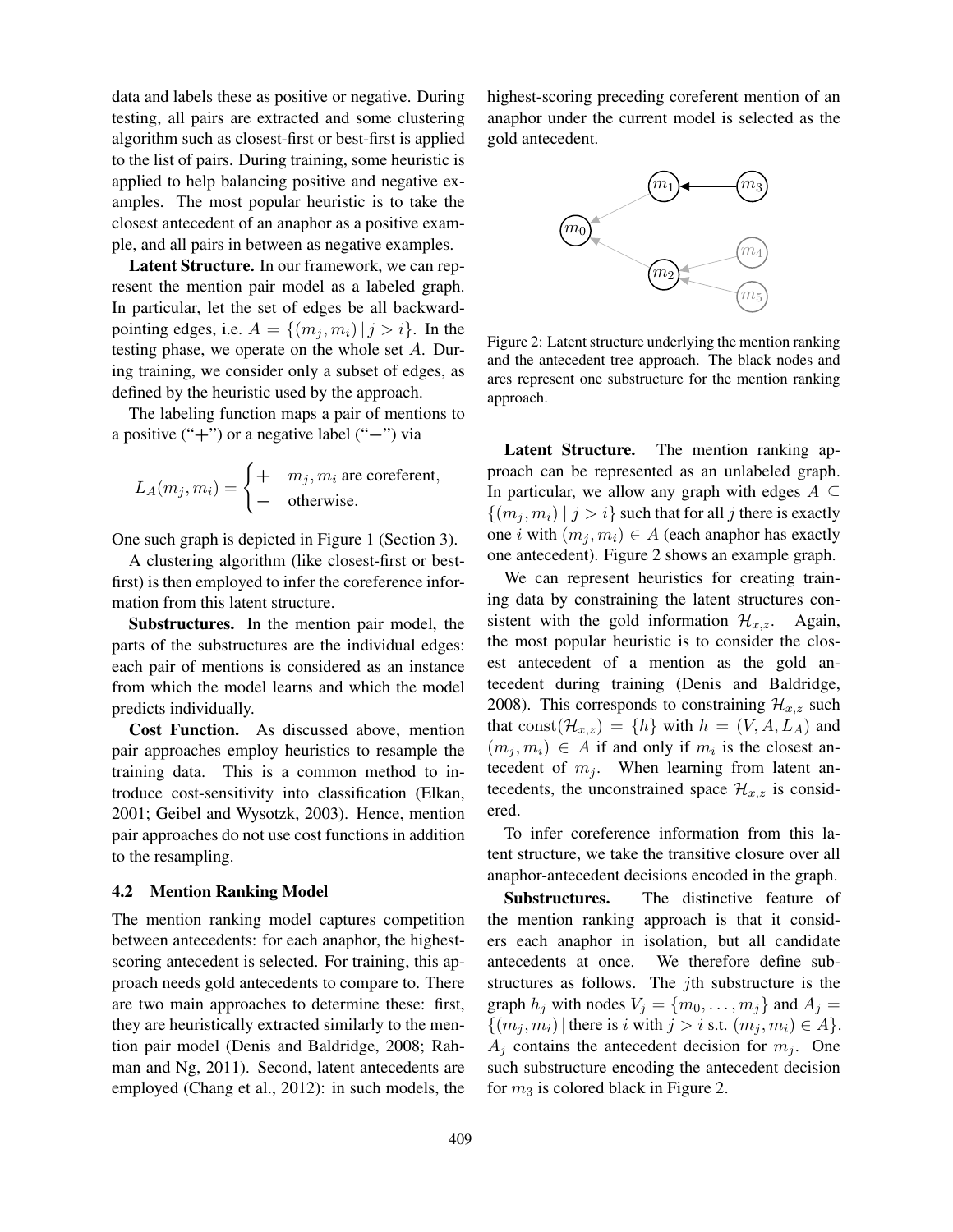Cost Function. Cost functions for the mention ranking model can reward the resolution of specific classes. The most sophisticated cost function was proposed by Durrett and Klein (2013), who distinguish between three errors: finding an antecedent for a non-anaphoric mention, misclassifying an anaphoric mention as non-anaphoric, and finding a wrong antecedent for an anaphoric mention. We will use a variant of this cost function in our experiments (described in Section 5.3).

### 4.3 Antecedent Trees

Finally, we consider antecedent trees. This structure encodes all antecedent decisions for all anaphors. In our framework they can be understood as an extension of the mention ranking approach to the document level. So far, research did not investigate constraints on the space of latent structures consistent with the gold annotation.

Latent Structure. Antecedent trees are based on the same structure as the mention ranking approach.

Substructures. In the antecedent tree approach, the latent structure does not factor in parts: the whole graph encoding all antecedent information for all mentions is treated as an instance.

Cost Function. The cost function from the mention ranking model naturally extends to the tree case by summing over all decisions. Furthermore, in principle we can take the structure into account. However, we are not aware of any approaches which go beyond (variations of) Hamming loss (Hamming, 1950).

## 5 Experiments

We now evaluate model variants based on different latent structures on a large benchmark corpus. The aim of this section is to compare popular approaches to coreference only in terms of the structure they operate on, fixing preprocessing and feature set. In Section 6 we complement this comparison with a qualitative analysis of the influence of the structures on the output.

### 5.1 Data and Evaluation Metrics

The aim of our evaluation is to assess the effectiveness and competitiveness of the models implemented in our framework in a realistic coreference setting, i.e. without using gold information such as gold mentions. As all models we consider share the same preprocessing and features, this allows for a fair comparison of the individual structures.

We train, evaluate and analyze the models on the English data of the CoNLL-2012 shared task on multilingual coreference resolution (Pradhan et al., 2012). The shared task organizers provide the training/development/ test split. We use the 2802 training documents for training the models, and evaluate and analyze the models on the development set containing 343 documents. The 349 test set documents are only used for final evaluation.

We work in a setting that corresponds to the shared task's *closed track* (Pradhan et al., 2012). That is, we make use of the automatically created annotation layers (parse trees, NE information, ...) shipped with the data. As additional resources we use only WordNet 3.0 (Fellbaum, 1998) and the number/gender data of Bergsma and Lin (2006).

For evaluation we follow the practice of the CoNLL-2012 shared task and employ the reference implementation of the CoNLL scorer (Pradhan et al., 2014) which computes the popular evaluation metrics MUC (Vilain et al., 1995),  $B^3$  (Bagga and Baldwin, 1998),  $CEAF_e$  (Luo, 2005) and their average. The average is the metric for ranking the systems in the CoNLL shared tasks on coreference resolution (Pradhan et al., 2011; Pradhan et al., 2012).

### 5.2 Features

We employ a rich set of features frequently used in the literature (Ng and Cardie, 2002; Bengtson and Roth, 2008; Björkelund and Kuhn, 2014). The set consists of the following features:

- the mention type (name, def. noun, indef. noun, citation form of pronoun, demonstrative) of anaphor, antecedent and both,
- gender, number, semantic class, named entity class, grammatical function and length in words of anaphor, antecedent and both,
- semantic head, first/last/preceding/next token of anaphor, antecedent and both,
- distance between anaphor and antecedent in sentences,
- modifier agreement,
- whether anaphor and antecedent embed each other,
- whether there is a string match, head match or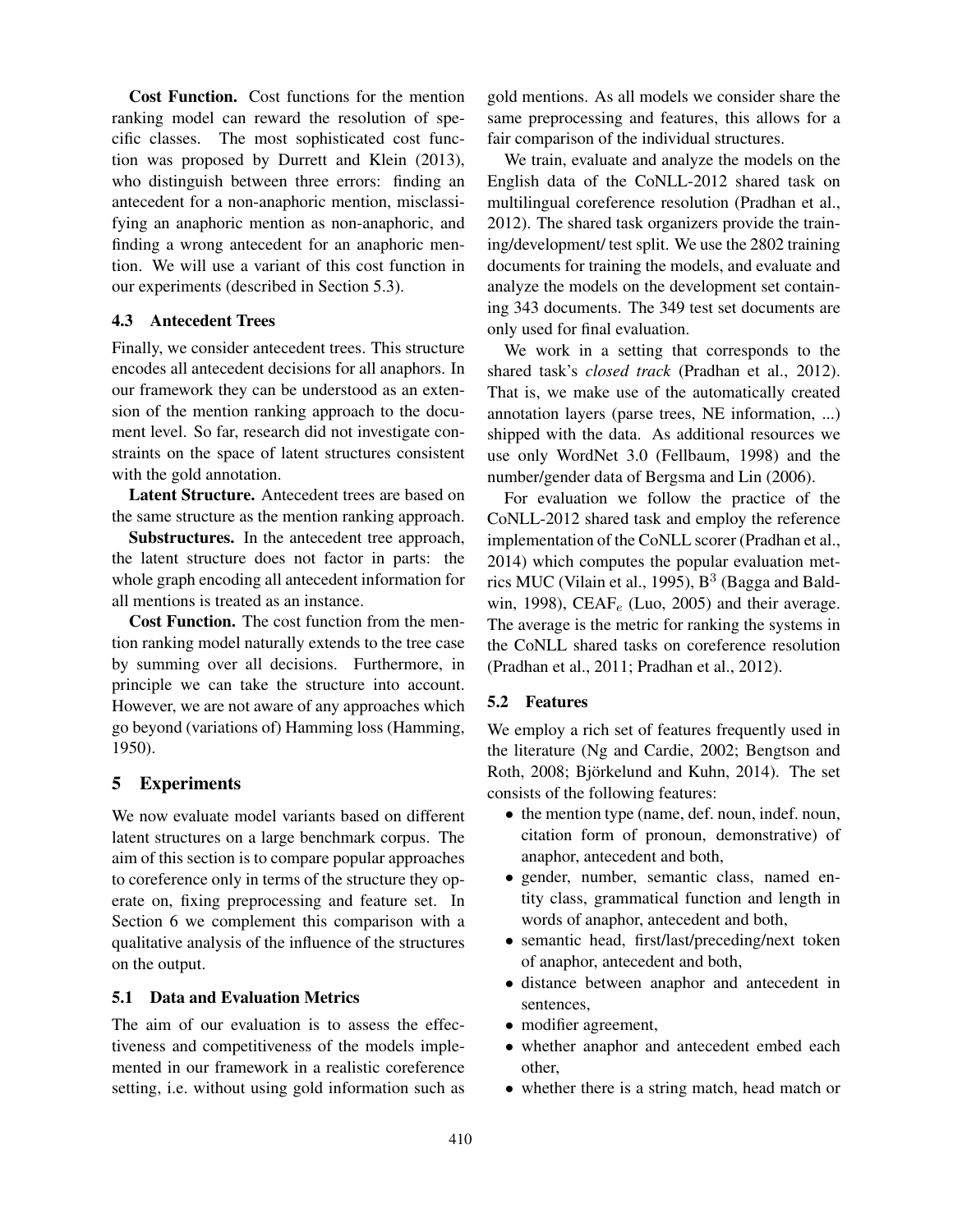an alias relation,

• whether anaphor and antecedent have the same speaker.

If the antecedent in the pair under consideration is  $m<sub>0</sub>$ , i.e. the dummy mention, we do not extract any feature (Chang et al., 2012).

State-of-the-art models greatly benefit from feature conjunctions. Approaches for building such conjunctions include greedy extension (Björkelund and Kuhn, 2014), entropy-guided induction (Fernandes et al., 2014) and linguistically motivated heuristics (Durrett and Klein, 2013). We follow Durrett and Klein (2013) and conjoin every feature with each mention type feature.

#### 5.3 Model Variants

We now consider several instantiations of the approaches discussed in the previous section in order of increasing complexity. These instantiations correspond to specific coreference models proposed in the literature. With the framework described in this paper, we are able to give a unified account of representing and learning these models. We always train on automatically predicted mentions.

We start with the mention pair model. To create training graphs, we employ a slight modification of the closest pair heuristic (Soon et al., 2001), which worked best in preliminary experiments. For each mention  $m_i$  which is in some coreference chain and has an antecedent  $m_i$ , we add an edge to  $m_i$  with label "+". For all k with  $i < k < j$ , we add an edge from  $m_j$  to  $m_k$  with label "−". If  $m_j$  does not have an antecedent, we add edges from  $m_i$  to  $m_k$ with label "−" for all  $0 < k < j$ . Compared to the heuristic of Soon et al. (2001), who only learn from anaphoric mentions, this improves precision. During testing, if for a mention  $m_i$  no pair  $(m_i, m_i)$ is deemed as coreferent, we consider the mention as not anaphoric. Otherwise, we employ *best-first clustering* and take the mention in the highest scoring pair as the antecedent of  $m_i$  (Ng and Cardie, 2002).

The mention ranking model tries to improve the mention pair model by capturing the competition between antecedents. We consider two variants of the mention ranking model, where each employs dummy mentions for anaphoricity determination. The first variant *Closest* (Denis and Baldridge, 2008) constrains the latent structures consistent with the gold annotation: for each mention, the closest antecedent is chosen as the gold antecedent. If the mention does not have any antecedent, we take the dummy mention  $m_0$  as the antecedent. The second variant *Latent* (Chang et al., 2012) aims to learn from more meaningful antecedents by dropping the constraints, and therefore selecting the best-scoring antecedent (which may also be  $m_0$ ) under the current model during training.

We view the antecedent tree model (Fernandes et al., 2014) as a natural extension of the mention ranking model. Instead of predicting an antecedent for each mention, we predict an entire tree of anaphorantecedent pairs. This should yield more consistent entities. As in previous work we only consider the latent variant.

For the mention ranking model and for antecedent trees we use a cost function similar to previous work (Durrett and Klein, 2013; Fernandes et al., 2014). For a pair of mentions  $(m_i, m_i)$ , we consider

$$
c_{\text{pair}}(m_j,m_i) = \begin{cases} \lambda & i > 0 \text{ and} \\ & m_j,m_i \text{ are not coreferent,} \\ 2\lambda & i = 0 \text{ and } m_j \text{ is anaphoric,} \\ 0 & \text{otherwise,} \end{cases}
$$

where  $\lambda > 0$  will be tuned on development data.

Let  $\hat{h}_i = (V_i, A_i, L_{A_i})$ .  $c_{\text{pair}}$  is extended to a cost function for the whole latent structure  $\hat{h}_i$  by

$$
c(x, \hat{h}_i, \hat{h}_{\text{opt},i}, z) = \sum_{(m_j, m_k) \in A_i} c_{\text{pair}}(m_j, m_k).
$$

The use of such a cost function is necessary to learn reasonable weights, since most automatically extracted mentions in the data are not anaphoric.

### 5.4 Experimental Setup

We evaluate the models on the development and the test sets. When evaluating on the test set, we train on the concatenation of the training and development set. After preliminary experiments with the ranking model with closest antecedents on the development set, we set the number of perceptron epochs to 5 and set  $\lambda = 100$  in the cost function.

We assess statistical significance of the difference in  $F_1$  score for two approaches via an approximate randomization test (Noreen, 1989). We say an improvement is *statistically significant* if  $p < 0.05$ .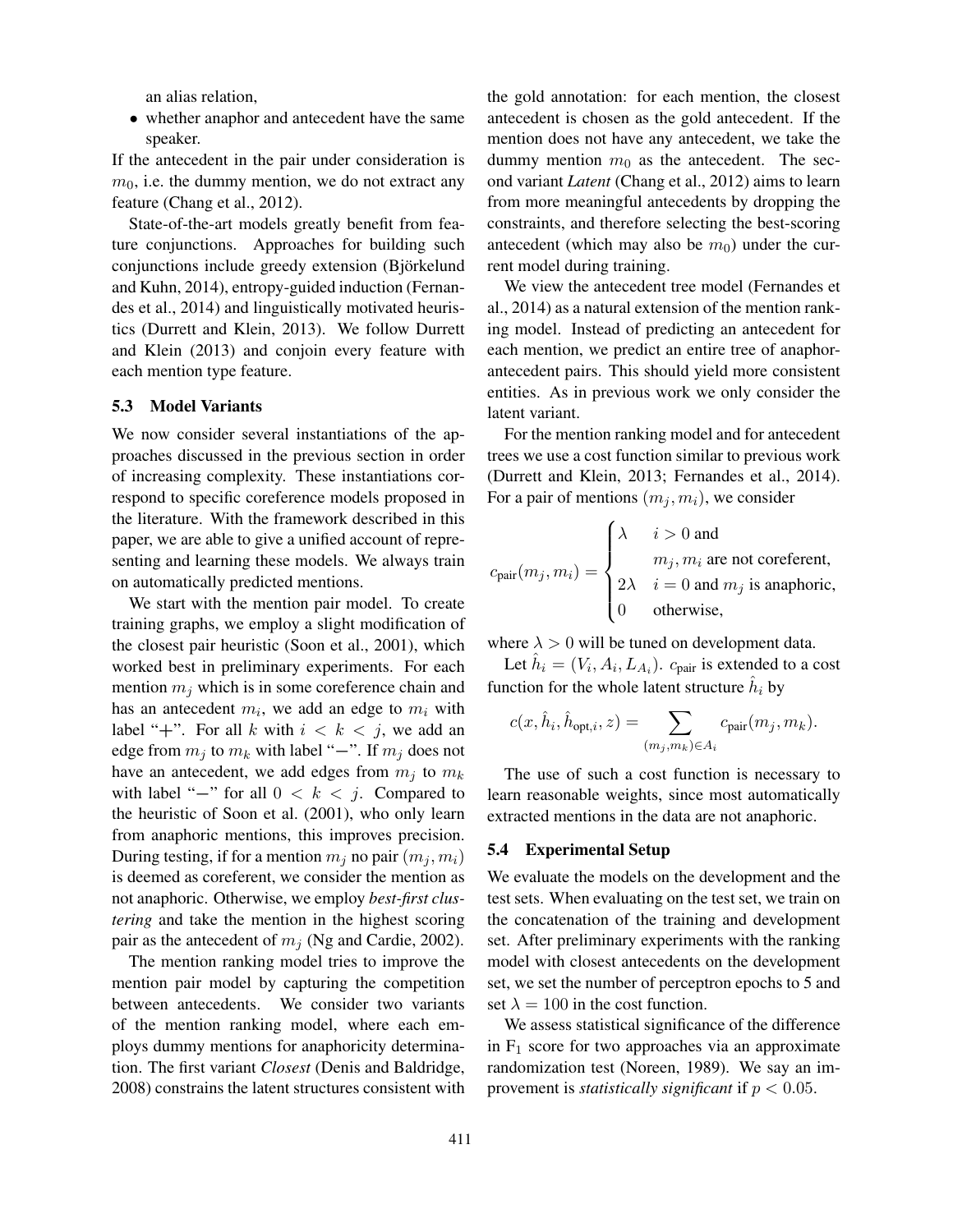|                            | <b>MUC</b> |           |                                     | $\mathbf{B}^3$ |           |                                       | $CEAF_e$ |       |                                       |               |  |
|----------------------------|------------|-----------|-------------------------------------|----------------|-----------|---------------------------------------|----------|-------|---------------------------------------|---------------|--|
| Model                      | $\bf{R}$   | ${\bf P}$ | $\mathbf{F}_1$                      |                | ${\bf P}$ | $\mathbf{F}_1$                        | $\bf{R}$ | P     | $\mathbf{F}_1$                        | Average $F_1$ |  |
|                            |            |           | CoNLL-2012 English development data |                |           |                                       |          |       |                                       |               |  |
| Fernandes et al. (2014)    | 64.88      | 74.74     | 69.46                               | 51.85          | 65.35     | 57.83                                 | 51.50    | 57.72 | 54.43                                 | 60.57         |  |
| Björkelund and Kuhn (2014) | 68.58      | 73.04     | 70.74                               | 57.97          | 62.28     | 60.03                                 | 54.57    | 59.23 | 56.80                                 | 62.52         |  |
| <b>Mention Pair</b>        | 66.68      | 71.71     | 69.10                               | 53.57          | 62.44     | 57.67                                 | 52.56    | 53.87 | 53.21                                 | 59.99         |  |
| Ranking: Closest           | 67.85      | 76.66     | 71.99*                              | 55.33          | 65.45     | 59.97*                                | 53.16    | 61.28 | 56.93*                                | 62.96         |  |
| Ranking: Latent            | 68.02      | 76.73     | $72.11^{\circ}$                     | 55.61          | 66.91     | $60.74^{°}$                           | 54.48    | 61.36 | 57.72 $\dots$                         | 63.52         |  |
| <b>Antecedent Trees</b>    | 65.91      | 77.92     | 71.41                               | 52.72          | 67.98     | 59.39                                 | 52.13    | 60.82 | 56.14                                 | 62.31         |  |
|                            |            |           | CoNLL-2012 English test data        |                |           |                                       |          |       |                                       |               |  |
| Fernandes et al. (2014)    | 65.83      | 75.91     | 70.51                               | 51.55          | 65.19     | 57.58                                 | 50.82    | 57.28 | 53.86                                 | 60.65         |  |
| Björkelund and Kuhn (2014) | 67.46      | 74.30     | 70.72                               | 54.96          | 62.71     | 58.58                                 | 52.27    | 59.40 | 55.61                                 | 61.63         |  |
| <b>Mention Pair</b>        | 67.16      | 71.48     | 69.25                               | 51.97          | 60.55     | 55.93                                 | 51.02    | 51.89 | 51.45                                 | 58.88         |  |
| Ranking: Closest           | 67.96      | 76.61     | $72.03*$                            | 54.07          | 64.98     | 59.03*                                | 51.45    | 59.02 | 54.97*                                | 62.01         |  |
| Ranking: Latent            | 68.13      | 76.72     | $72.17^\circ$                       | 54.22          | 66.12     | 59.58 <sup><math>\dagger</math></sup> | 52.33    | 59.47 | 55.67 <sup><math>\dagger</math></sup> | 62.47         |  |
| <b>Antecedent Trees</b>    | 65.79      | 78.04     | 71.39                               | 50.92          | 67.76     | 58.15                                 | 50.55    | 58.34 | 54.17                                 | 61.24         |  |

Table 1: Results of different systems and model variants on CoNLL-2012 English development and test data. Models below the dashed lines are implemented in our framework. The best  $F_1$  score results for each dataset and metric are boldfaced. <sup>∗</sup> indicates significant improvements in F<sup>1</sup> score of *Ranking: Closest* compared to *Mention Pair*; † indicates significant improvements of *Ranking: Latent* compared to *Ranking: Closest*;  $\circ$  indicates significant improvements of *Ranking: Latent* compared to *Antecedent Trees*; <sup>×</sup> indicates significant improvements of *Ranking: Latent* compared to Björkelund and Kuhn (2014). We do not perform significance tests on differences in average  $F_1$  since this measure constitutes an average over other  $F_1$  scores.

### 5.5 Results

Table 1 shows the result of all model configurations discussed in the previous section on CoNLL'12 English development and test data. In order to put the numbers into context, we also report the results of Björkelund and Kuhn  $(2014)$ , who present a system that implements an antecedent tree model with non-local features. Their system is the highestperforming system on the CoNLL data which operates in a *closed track* setting. We also compare with Fernandes et al. (2014), the winning system of the CoNLL-2012 shared task (Pradhan et al.,  $2012$ )<sup>3</sup>. Both systems were trained on training data for evaluating on the development set, and on the concatenation of training and development data for evaluating on the test set.

Despite its simplicity, the mention pair model yields reasonable performance. The gap to Björkelund and Kuhn (2014) is roughly 2.8 points in average  $F_1$  score on test data.

Compared to the mention pair model, the variants of the mention ranking model improve the results for all metrics, largely due to increased precision. Switching from regarding the closest antecedent as the gold antecedent to latent antecedents yields an improvement of roughly  $0.5$  points in average  $F_1$ . All improvements of the mention ranking model with closest antecedents compared to the mention pair model are statistically significant. Furthermore, with the exception of the differences in MUC  $F_1$ , all improvements are significant when switching from closest antecedents to latent antecedents.

The mention ranking model with latent an-

<sup>&</sup>lt;sup>3</sup>We do not compare with the system of Durrett and Klein (2014) since it uses Wikipedia as an additional resource, and therefore does not work under the *closed track* setting. Its performance is 61.71 average  $F_1$  (71.24 MUC  $F_1$ , 58.71  $B^3$   $F_1$  and 55.18 CEAF $_e$  F<sub>1</sub>) on CoNLL-2012 English test data.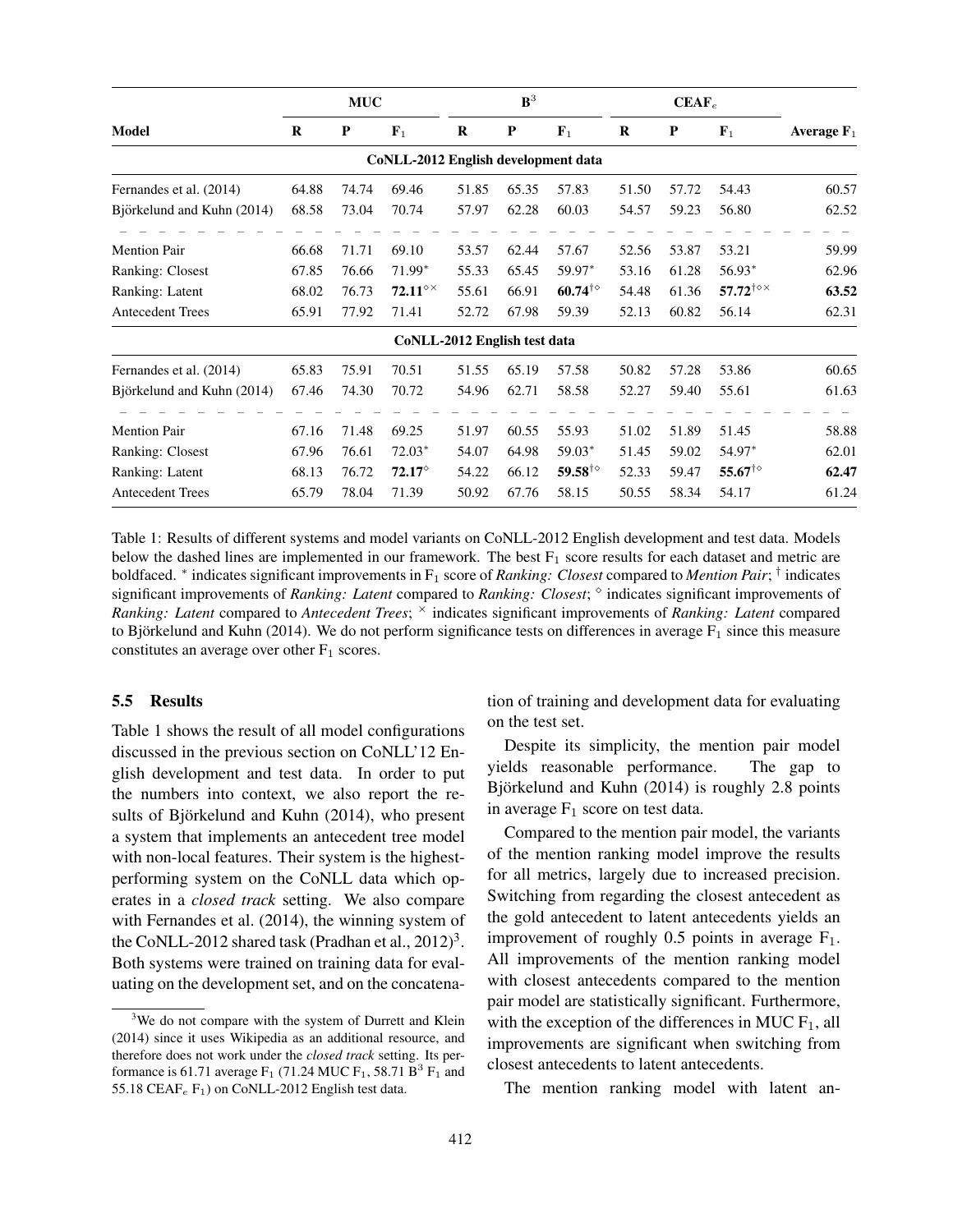|                     |               | Recall |             | <b>Precision</b> |       |             |  |  |
|---------------------|---------------|--------|-------------|------------------|-------|-------------|--|--|
| Model               | <b>Errors</b> | Max    | $\%$ of Max | <b>Errors</b>    | Max   | $\%$ of Max |  |  |
| <b>Mention Pair</b> | 4867          | 14609  | 33%         | 4187             | 13585 | 31%         |  |  |
| Ranking: Closest    | 4695          |        | 32%         | 3336             | 12932 | 26%         |  |  |
| Ranking: Latent     | 4671          |        | 32%         | 3357             | 12951 | 26%         |  |  |
| Antecedent Trees    | 4979          |        | 34%         | 3042             | 12358 | 25%         |  |  |

Table 2: Overview of recall and precision errors.

tecedents outperforms the state-of-the-art system by Björkelund and Kuhn  $(2014)$  by more than  $0.8$ points average  $F_1$ . These results show the competitiveness of a simple mention ranking architecture. Regarding the individual  $F_1$  scores compared to Björkelund and Kuhn  $(2014)$ , the improvements in the MUC and  $CEAF_e$  metrics on development data are statistically significant. The improvements on test data are not statistically significant.

Using antecedent trees yields higher precision than using the mention ranking model. However, recall is much lower. The performance is similar to the antecedent tree models of Fernandes et al. (2014) and Björkelund and Kuhn (2014).

### 6 Analysis

The numbers discussed in the previous section do not give insights into where the models make different decisions. Are there specific linguistic classes of mention pairs where one model is superior to the other? How do the outputs differ? How can these differences be explained by different structures employed by the models?

In order to answer these questions, we need to perform a qualitative analysis of the differences in system output for the approaches. To do so, we employ the error analysis method presented in Martschat and Strube (2014). In this method, recall errors are extracted via comparing spanning trees of reference entities with system output. Edges in the spanning tree missing from the output are extracted as errors. For extracting precision errors, the roles of reference and system entities are switched. To define the spanning trees, we follow Martschat and Strube (2014) and use a notion based on Ariel's accessibility theory (Ariel, 1990) for reference entities, while we take system antecedent decisions for system entities.

### 6.1 Overview

We extracted all errors of the model variants described in the previous section on CoNLL-2012 English development data.

Table 2 gives an overview of all recall and precision errors. For each model variant the table shows the number of recall and precision errors, and the maximum number of errors<sup>4</sup>. The numbers confirm the findings obtained from Table 1: the ranking models beat the mention pair model largely due to fewer precision errors.

The antecedent tree model outputs more precise entities by establishing fewer coreference links: it makes fewer decisions and fewer precision errors than the other configurations, but at the expense of an increased number of recall errors.

The more sophisticated models make consistently fewer linking decisions than the mention pair model. We therefore hypothesize that the improvements in the numbers mainly stem from improved anaphoricity determination. The mention pair model handles anaphoricity determination implicitly: if for a mention  $m_i$  no pair  $(m_i, m_i)$  is deemed as coreferent, the model does not select an antecedent for  $m_j^5$ . Since the mention ranking model allows to include the search for the best antecedent during prediction, we can explicitly model the anaphoricity decision, via including the dummy mention during search.

We now examine the errors in more detail to investigate this hypothesis. To do so, we will investi-

<sup>4</sup> For recall, the maximum number of errors is the number of errors made by a system that assigns each mention to its own entity. For precision, the maximum number of errors is the total number of anaphor-antecedent decisions made by the model.

<sup>5</sup> Initial experiments which included the dummy mention during learning for the mention pair model yielded worse results. This is arguably due to the large number of non-anaphoric mentions, which causes highly imbalanced training data.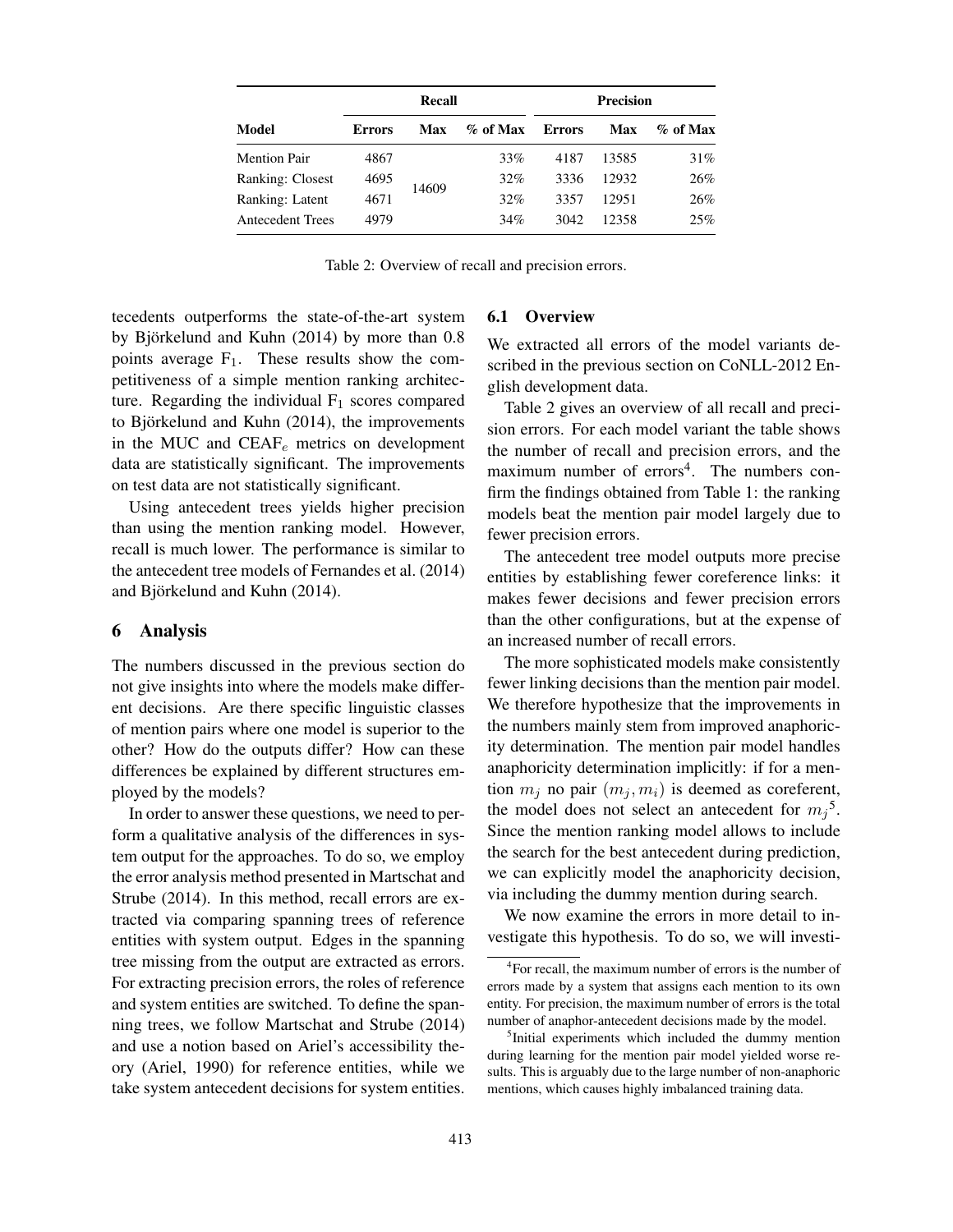|                         |                  | Name/noun    |                  | Anaphor pronoun |        |         |           |
|-------------------------|------------------|--------------|------------------|-----------------|--------|---------|-----------|
| Model                   | <b>Both name</b> | <b>Mixed</b> | <b>Both noun</b> | I/vou/we        | he/she | it/they | Remaining |
| Upper bound             | 3579             | 948          | 2063             | 2967            | 1990   | 2471    | 591       |
| <b>Mention Pair</b>     | 815              | 657          | 1074             | 394             | 373    | 1005    | 549       |
| Ranking: Closest        | 879              | 637          | 1221             | 348             | 247    | 806     | 557       |
| Ranking: Latent         | 857              | 647          | 1158             | 370             | 251    | 822     | 566       |
| <b>Antecedent Trees</b> | 911              | 686          | 1258             | 441             | 247    | 863     | 572       |

Table 3: Recall errors of model variants on CoNLL-2012 English development data.

|                         | Name/noun        |       |      |              |      |                  | Anaphor pronoun |          |      |        |      |         |      |           |  |
|-------------------------|------------------|-------|------|--------------|------|------------------|-----------------|----------|------|--------|------|---------|------|-----------|--|
| Model                   | <b>Both name</b> |       |      | <b>Mixed</b> |      | <b>Both noun</b> |                 | I/vou/we |      | he/she |      | it/they |      | Remaining |  |
|                         | err.             | corr. | err. | corr.        | err. | corr.            | err.            | corr.    | err. | corr.  | err. | corr.   | err. | corr.     |  |
| <b>Mention Pair</b>     | 885              | 2673  | 83   | 79           | 1055 | 1098             | 836             | 2479     | 289  | 1546   | 864  | 1408    | 175  | 115       |  |
| Ranking: Closest        | 587              | 2620  | 93   | 96           | 494  | 960              | 873             | 2521     | 324  | 1692   | 844  | 1510    | 121  | 97        |  |
| Ranking: Latent         | 640              | 2664  | 92   | 102          | 567  | 1038             | 862             | 2461     | 318  | 1692   | 835  | 1594    | 42   | 43        |  |
| <b>Antecedent Trees</b> | 595              | 2628  | 57   | 82           | 442  | 924              | 836             | 2398     | 318  | 1691   | 757  | 1557    | 37   | 36        |  |

Table 4: Precision errors (err.) and correct links (corr.) of model variants on CoNLL-2012 English development data.

gate error classes, and compare the models in terms of how they handle these error classes. This is a practice common in the analysis of coreference resolution approaches (Stoyanov et al., 2009; Martschat and Strube, 2014). We distinguish between errors where both mentions are a proper name or a common noun, errors where the anaphor is a pronoun and the remaining errors.

Tables 3 and 4 summarize recall and precision errors for subcategories of these classes<sup>6</sup>. We now compare individual models.

### 6.2 Mention Ranking vs. Mention Pair

For pairs of proper names and pairs of common nouns, employing the ranking model instead of the mention pair model leads to a large decrease in precision errors, but an increase in recall errors. For pronouns and *mixed* pairs, we can observe decreases in recall errors and slight increases in precision errors, except for *it/they*, where both recall precision errors decrease.

We can attribute the largest differences to determining anaphoricity: in 82% of all precision errors between two proper names made by the mention pair model, but not by the ranking model, the mention appearing later in the text is non-anaphoric. The ranking model correctly determines this. Similar numbers hold for common noun pairs.

While most nouns and names are not anaphoric, most pronouns are. Hence, determining anaphoricity is less of an issue here. From the resolved *it/they* recall errors of the ranking model compared to the mention pair model, we can attribute 41% to better antecedent selection: the mention pair model decided on a wrong antecedent. The ranking model, however, was able to leverage the competition between the antecedents to decide on a correct antecedent. The remaining 59% stem from selecting a correct antecedent for pronouns that were classified as non-anaphoric by the mention pair model. We observe similar trends for the other pronoun classes.

Overall, the majority of error reduction can be attributed to improved determination of anaphoricity, which can be modeled *structurally* in the mention ranking model (we do not use any features when a dummy mention is involved, therefore nonanaphoricity decisions always get the score 0). However, for pronoun resolution, where there are

<sup>&</sup>lt;sup>6</sup>For the pronoun subcategories, we map each pronoun to its canonical form. For example, we map *him* to *he*.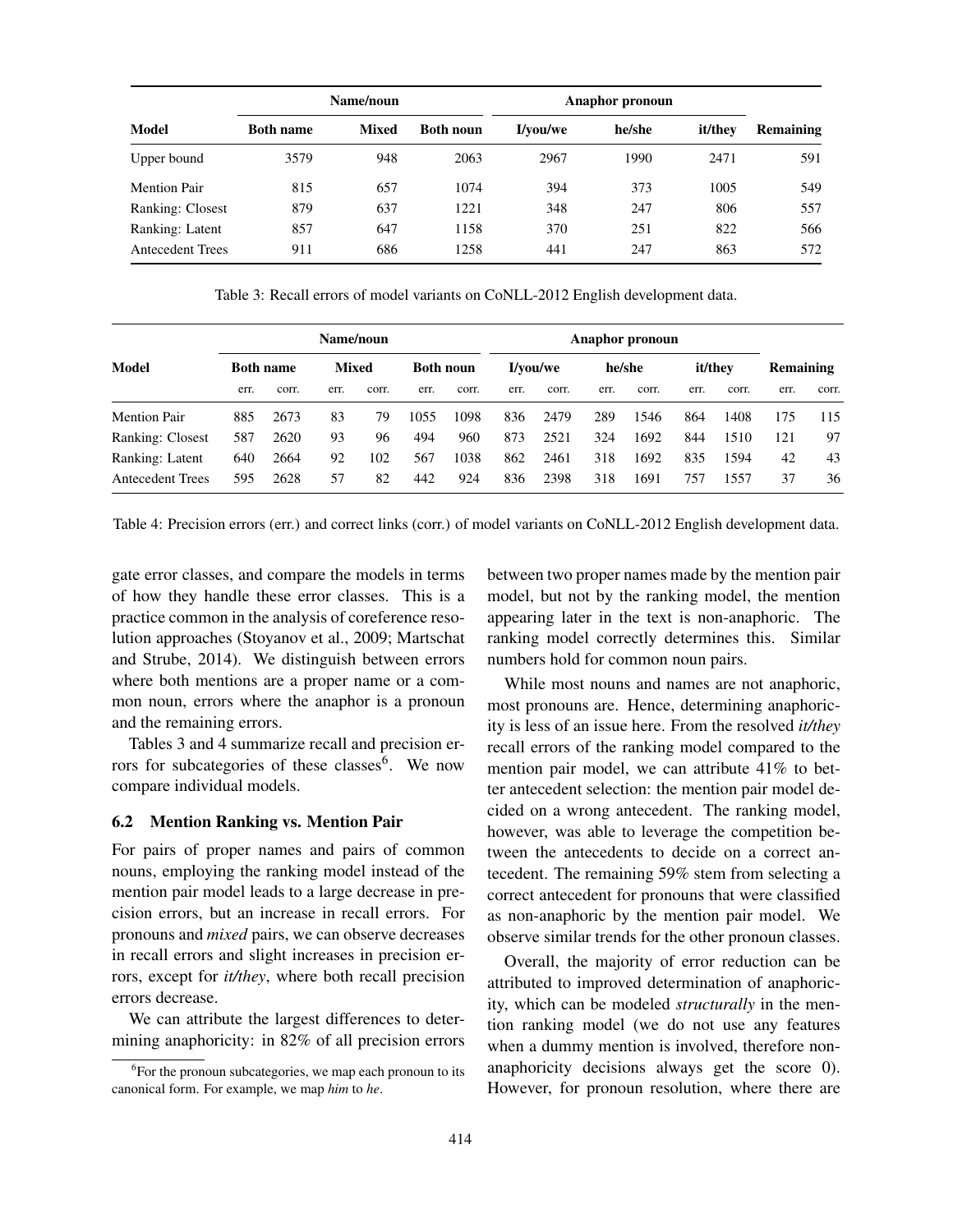many competing compatible antecedents for a mention, the model is able to learn better weights by leveraging the competition. These findings suggest that extending the mention pair model to explicitly determine anaphoricity should improve results especially for non-pronominal coreference.

#### 6.3 Latent Antecedent vs. Closest Antecedent

Using latent instead of closest antecedents leads to fewer recall errors and more precision errors for non-pronominal coreference. Pronoun resolution recall errors slightly increase, while precision errors slightly decrease.

While these changes are minor, there is a large reduction in the *remaining* precision errors. Most of these correspond to predictions which are considered very difficult, such as links between a proper name anaphor and a pronoun antecedent (Bengtson and Roth, 2008). Via latent antecedents, the model can avoid learning from the most unreliable pairs.

#### 6.4 Antecedent Trees vs. Ranking

Compared to the ranking model with latent antecedents, the antecedent tree model commits consistently more recall errors and fewer precision errors. This is partly due to the fact that the antecedent tree model also predicts fewer links between mentions than the other models. The only exception is *he/she*, where there is not much of a difference.

The only difference between the ranking model with latent antecedents and the antecedent tree model is that weights are updated document-wise for antecedent trees, while they are updated per anaphor for the ranking model. This leads to more precise predictions, at the expense of recall.

### 6.5 Summary

Our analysis shows that the mention ranking model mostly improves precision over the mention pair model. For non-pronominal coreference, the improvements can be mainly attributed to improved anaphoricity determination. For pronoun resolution, both anaphoricity determination and capturing antecedent competition lead to improved results. Employing latent antecedents during training mainly helps in resolving very difficult cases. Due to the update strategy, employing antecedent trees leads to

a more precision-oriented approach, which significantly improves precision at the expense of recall.

### 7 Beyond Pairwise Predictions

In this paper we concentrated on representing and analyzing the most prevalent approaches to coreference resolution, which are based on predicting whether pairs of mentions are coreferent. Hence, we choose graphs as latent structures and let the feature functions factor over edges in the graph, which correspond to pairs of mentions.

However, entity-based approaches (Rahman and Ng, 2011; Stoyanov and Eisner, 2012; Lee et al., 2013, inter alia) obtain coreference chains by predicting whether *sets* of mentions are coreferent, going beyond pairwise predictions. While a detailed discussion of such approaches is beyond the scope of this paper, we now briefly describe how we can generalize the proposed framework to accommodate for such approaches.

When viewing coreference resolution as prediction of latent structures, entity-based models operate on structures that relate sets of mentions to each other. This can be expressed by *hypergraphs*, which are graphs where edges can link more than two nodes. Hypergraphs have already been used to model coreference resolution (Cai and Strube, 2010; Sapena, 2012).

To model entity-based approaches, we extend the valid latent structures to labeled directed hypergraphs. These are tuples  $h = (V, A, L_A)$ , where

- the set of nodes are the mentions,  $V = M_x^0$ ,
- the set of edges  $A \subseteq 2^V \times 2^V$  consists of directed hyperedges linking two sets of mentions,
- $L_A: A \rightarrow L$  assigns a label  $\ell \in L$  to each edge. L is a finite set of labels.

For example, the entity-mention model (Yang et al., 2008) predicts coreference in a left-to-right fashion. For each anaphor  $m_j$ , it considers the set

$$
E_j \subseteq 2^{\{m_0, \ldots, m_{j-1}\}}
$$

of preceding partial entities that have been established so far (such as  $e = \{m_1, m_3, m_6\}$ ). In terms of our framework, substructures for this approach are hypergraphs with hyperedges  $({m_i}, e)$ for  $e \in E_i$ , encoding the decision to which partial entity  $m_i$  refers.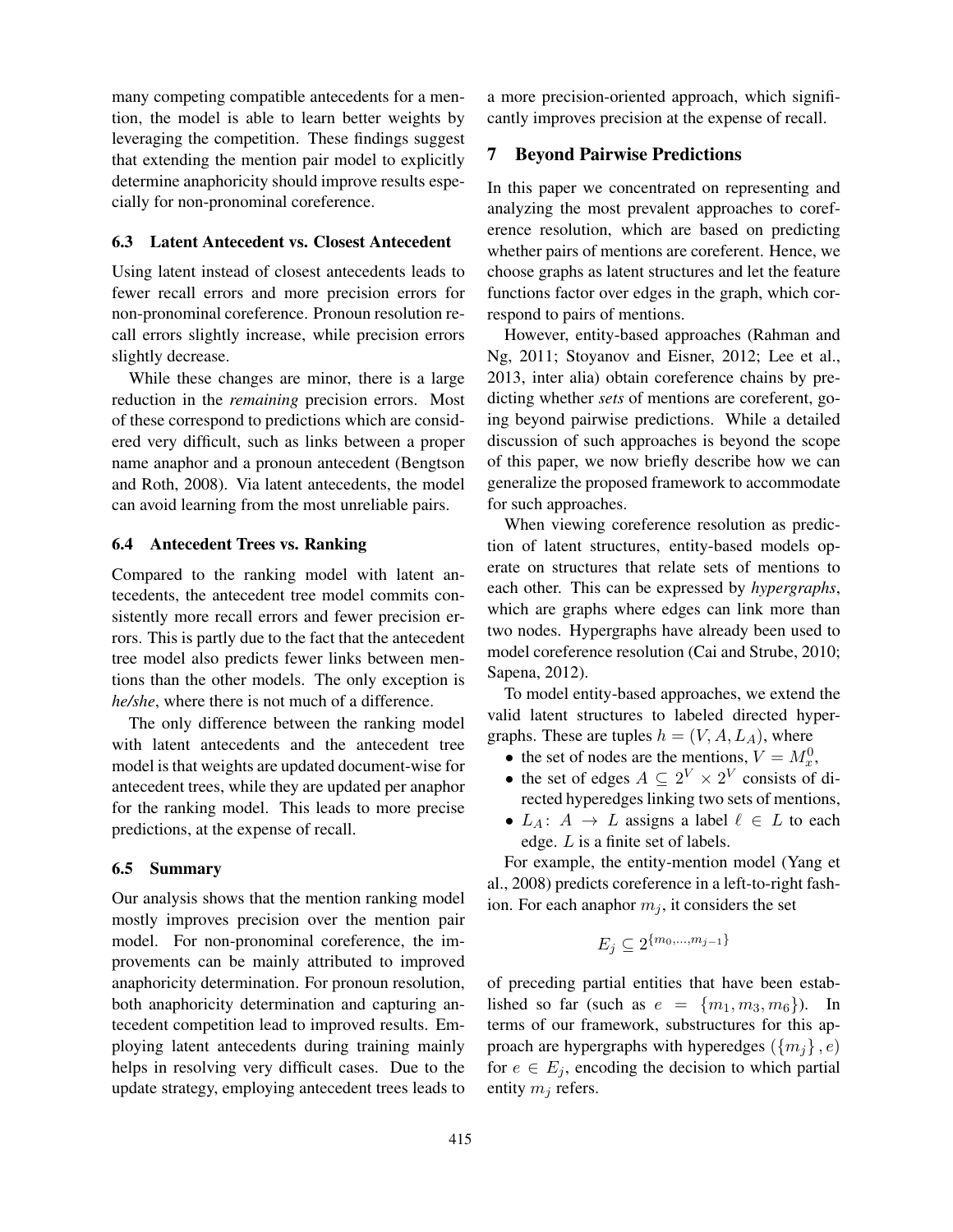The definitions of features and the decoding problem carry over from the graph-based framework (we drop the edge factorization assumption for features). Learning requires adaptations to cope with the dependency between coreference decisions. For example, for the entity-mention model, establishing that an anaphor  $m_i$  refers to a partial entity e influences the search space for decisions for anaphors  $m_k$  with  $k > j$ . We leave a more detailed discussion to future work.

### 8 Related Work

The main contributions of this paper are a framework for representing coreference resolution approaches and a systematic comparison of main coreference approaches in this framework.

Our representation framework generalizes approaches to coreference resolution which employed specific latent structures for representation, such as latent antecedents (Chang et al., 2012) and antecedent trees (Fernandes et al., 2014). We give a unified representation of such approaches and show that seemingly disparate approaches such as the mention pair model also fit in a framework based on latent structures.

Only few studies systematically compare approaches to coreference resolution. Most previous work highlights the improved expressive power of the presented model by a comparison to a mention pair baseline (Culotta et al., 2007; Denis and Baldridge, 2008; Cai and Strube, 2010).

Rahman and Ng (2011) consider a series of models with increasing expressiveness, ranging from a mention pair to a cluster-ranking model. However, they do not develop a unified framework for comparing approaches, and their analysis is not qualitative. Fernandes et al. (2014) compare variations of antecedent tree models, including different loss functions and a version with a fixed structure. They only consider antecedent trees and also do not provide a qualitative analysis. Kummerfeld and Klein (2013) and Martschat and Strube (2014) present a largescale qualitative comparison of coreference systems, but they do not investigate the influence of the latent structures the systems operate on. Furthermore, the systems in their studies differ in terms of mention extraction and feature sets.

# 9 Conclusions

We observed that many approaches to coreference resolution can be uniformly represented by the latent structure they operate on. We devised a framework that accounts for such structures, and showed how we can express the mention pair model, the mention ranking model and antecedent trees in this framework.

An evaluation of the models on CoNLL-2012 data showed that all models yield competitive results. While antecedent trees give results with the highest precision, a mention ranking model with latent antecedent performs best, obtaining state-of-the-art results on CoNLL-2012 data.

An analysis based on the method of Martschat and Strube (2014) highlights the strengths of the mention ranking model compared to the mention pair model: it is able to structurally model anaphoricity determination and antecedent competition, which leads to improvements in precision for non-pronominal coreference resolution, and in recall for pronoun resolution. The effect of latent antecedents is negligible and has a large effect only on very difficult cases of coreference.

The flexibility of the framework, toolkit and analysis methods presented in this paper helps researchers to devise, analyze and compare representations for coreference resolution.

### Acknowledgments

This work has been funded by the Klaus Tschira Foundation, Heidelberg, Germany. The first author has been supported by a HITS PhD scholarship. We thank the anonymous reviewers and our colleagues Benjamin Heinzerling, Yufang Hou and Nafise Moosavi for feedback on earlier drafts of this paper. Furthermore, we are grateful to Anders Björkelund for helpful comments on cost functions.

### References

Mira Ariel. 1990. *Accessing Noun Phrase Antecedents*. Routledge, London, U.K.; New York, N.Y.

Amit Bagga and Breck Baldwin. 1998. Algorithms for scoring coreference chains. In *Proceedings of the 1st International Conference on Language Resources and Evaluation,* Granada, Spain, 28–30 May 1998, pages 563–566.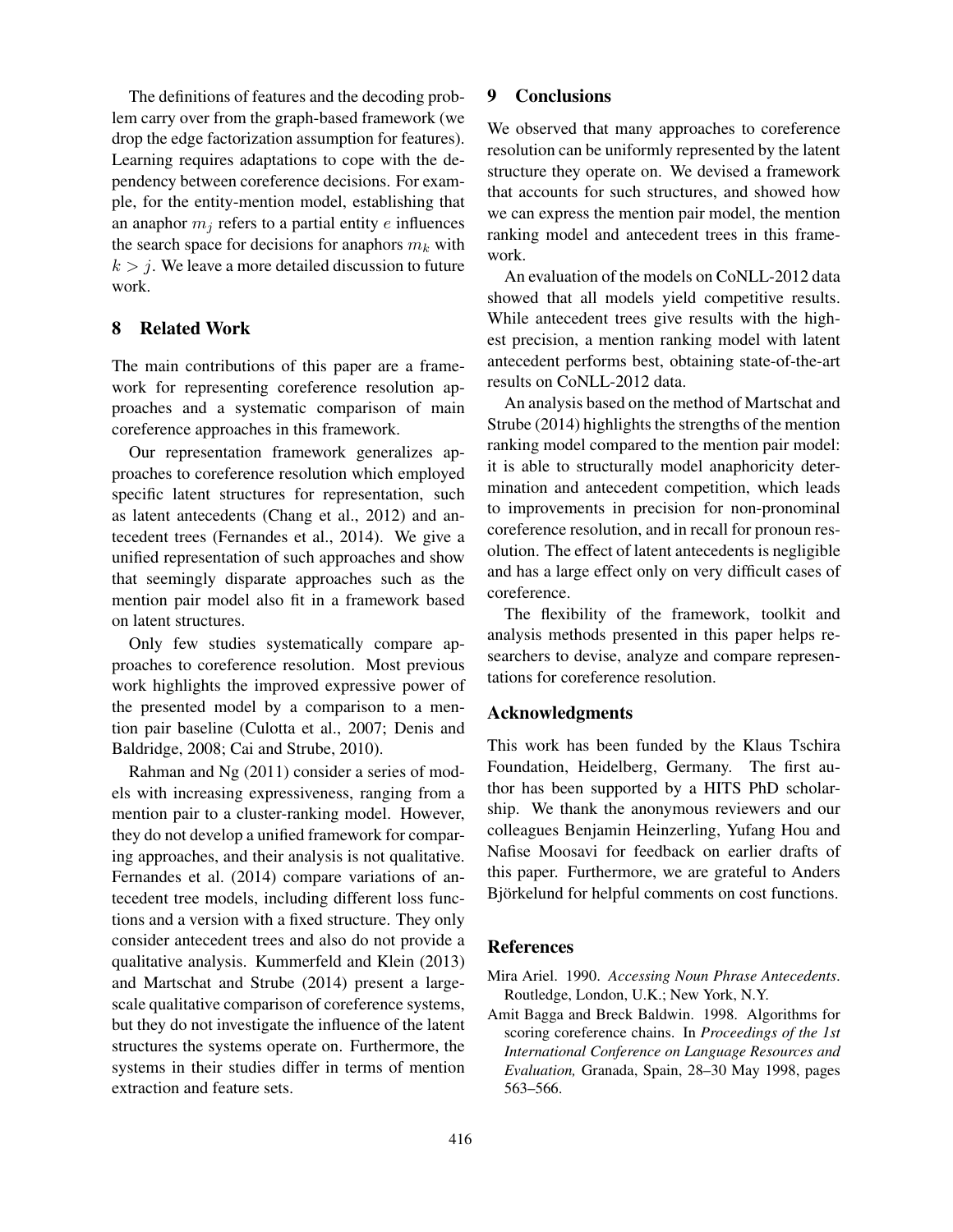- Eric Bengtson and Dan Roth. 2008. Understanding the value of features for coreference resolution. In *Proceedings of the 2008 Conference on Empirical Methods in Natural Language Processing,* Waikiki, Honolulu, Hawaii, 25–27 October 2008, pages 294–303.
- Shane Bergsma and Dekang Lin. 2006. Bootstrapping path-based pronoun resolution. In *Proceedings of the 21st International Conference on Computational Linguistics and 44th Annual Meeting of the Association for Computational Linguistics,* Sydney, Australia, 17– 21 July 2006, pages 33–40.
- Anders Björkelund and Jonas Kuhn. 2014. Learning structured perceptrons for coreference resolution with latent antecedents and non-local features. In *Proceedings of the 52nd Annual Meeting of the Association for Computational Linguistics (Volume 1: Long Papers),* Baltimore, Md., 22–27 June 2014, pages 47–57.
- Jie Cai and Michael Strube. 2010. End-to-end coreference resolution via hypergraph partitioning. In *Proceedings of the 23rd International Conference on Computational Linguistics,* Beijing, China, 23–27 August 2010, pages 143–151.
- Kai-Wei Chang, Rajhans Samdani, Alla Rozovskaya, Mark Sammons, and Dan Roth. 2012. Illinois-Coref: The UI system in the CoNLL-2012 shared task. In *Proceedings of the Shared Task of the 16th Conference on Computational Natural Language Learning,* Jeju Island, Korea, 12–14 July 2012, pages 113–117.
- Michael Collins. 2002. Discriminative training methods for Hidden Markov Models: Theory and experiments with perceptron algorithms. In *Proceedings of the 2002 Conference on Empirical Methods in Natural Language Processing,* Philadelphia, Penn., 6–7 July 2002, pages 1–8.
- Koby Crammer, Ofer Dekel, Joseph Keshet, Shai Shalev-Shwartz, and Yoram Singer. 2006. Online passiveaggressive algorithms. *Journal of Machine Learning Research*, 7:551–585.
- Aron Culotta, Michael Wick, and Andrew McCallum. 2007. First-order probabilistic models for coreference resolution. In *Proceedings of Human Language Technologies 2007: The Conference of the North American Chapter of the Association for Computational Linguistics,* Rochester, N.Y., 22–27 April 2007, pages 81–88.
- Pascal Denis and Jason Baldridge. 2008. Specialized models and ranking for coreference resolution. In *Proceedings of the 2008 Conference on Empirical Methods in Natural Language Processing,* Waikiki, Honolulu, Hawaii, 25–27 October 2008, pages 660–669.
- Greg Durrett and Dan Klein. 2013. Easy victories and uphill battles in coreference resolution. In *Proceedings of the 2013 Conference on Empirical Methods in Natural Language Processing,* Seattle, Wash., 18–21 October 2013, pages 1971–1982.
- Greg Durrett and Dan Klein. 2014. A joint model for entity analysis: Coreference, typing, and linking. *Transactions of the Association of Computational Linguistics*, 2:477–490.
- Charles Elkan. 2001. The foundations of cost-sensitive learning. In *Proceedings of the 17th International Joint Conference on Artificial Intelligence,* Seattle, Wash., 4–10 August, 2001, pages 973–978.
- Christiane Fellbaum, editor. 1998. *WordNet: An Electronic Lexical Database*. MIT Press, Cambridge, Mass.
- Eraldo Fernandes, Cícero dos Santos, and Ruy Milidiú. 2014. Latent trees for coreference resolution. *Computational Linguistics*, 40(4):801–835.
- Jenny Rose Finkel and Christopher Manning. 2008. Enforcing transitivity in coreference resolution. In *Companion Volume to the Proceedings of the 46th Annual Meeting of the Association for Computational Linguistics,* Columbus, Ohio, 15–20 June 2008, pages 45–48.
- Peter Geibel and Fritz Wysotzk. 2003. Perceptron based learning with example dependent and noisy costs. In *Proceedings of the 20th International Conference on Machine Learning,* Washington, D.C., 21–24 August 2003, pages 218–225.
- Richard W. Hamming. 1950. Error detecting and error correcting codes. *Bell System Technical Journal*, 26(2):147–160.
- Jerry R. Hobbs. 1976. Pronoun resolution. Technical Report 76-1, Dept. of Computer Science, City College, City University of New York.
- Dan Klein and Christopher D. Manning. 2001. Parsing and hypergraphs. In *Proceedings of the Seventh International Workshop on Parsing Technologies (IWPT-2001), 17-19 October 2001, Beijing, China*, pages 123–134.
- Manfred Klenner. 2007. Enforcing consistency on coreference sets. In *Proceedings of the International Conference on Recent Advances in Natural Language Processing,* Borovets, Bulgaria, 27–29 September 2007, pages 323–328.
- Jonathan K. Kummerfeld and Dan Klein. 2013. Errordriven analysis of challenges in coreference resolution. In *Proceedings of the 2013 Conference on Empirical Methods in Natural Language Processing,* Seattle, Wash., 18–21 October 2013, pages 265–277.
- Shalom Lappin and Herbert J. Leass. 1994. An algorithm for pronominal anaphora resolution. *Computational Linguistics*, 20(4):535–561.
- Heeyoung Lee, Angel Chang, Yves Peirsman, Nathanael Chambers, Mihai Surdeanu, and Dan Jurafsky. 2013. Deterministic coreference resolution based on entitycentric, precision-ranked rules. *Computational Linguistics*, 39(4):885–916.